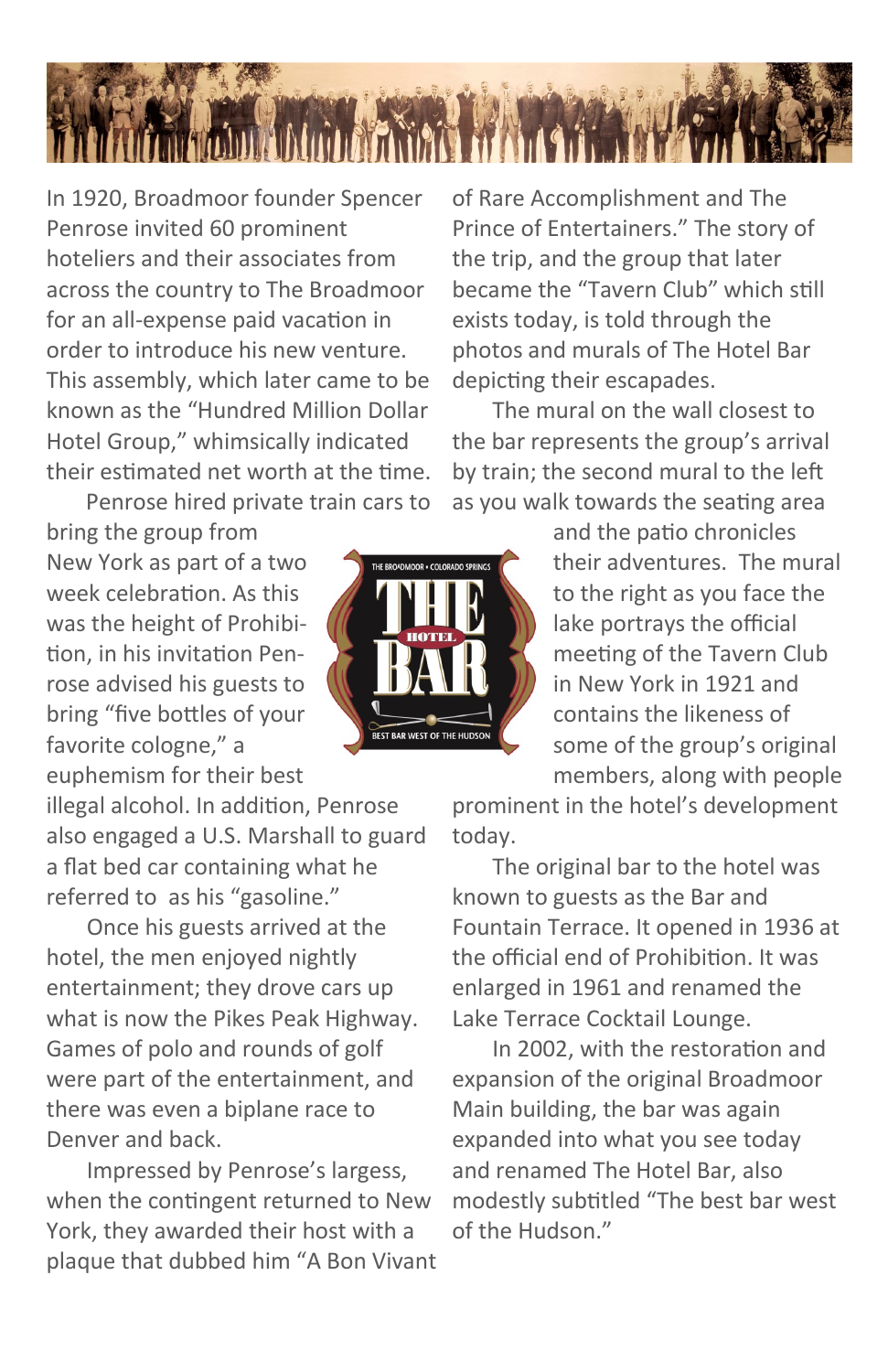



## **TO SHARE**

**COLOSSAL PRETZEL TWIST (VEG) 16** Prospector's Pick Beer Mustard

#### **PARMESAN FRENCH FRIES WITH GARLIC & HERB AIOLI 13**

**COLORADO HEIRLOOM POTATO CROQUETTES (VEG) 15** Pueblo Green Chili, Gouda, 1858 BBQ Sauce

**HOUSE MADE GUACAMOLE & ROASTED TOMATO SALSA 16** Raquelitas Tricolor Tortilla Chips, Lime, Cilantro

#### **BROADMOOR FARMS MEZZE PLATE (CN, HH) 25**

Chick Pea Hummus, Walnut Muhammara, Broadmoor Farms Vegetables Feta Cheese, Kalamata Olives, Artichoke, Crispy Pita Chips

#### **CHEESE AND CHARCUTERIE BOARD 29**

River Bear Meats Wagyu Beef Summer Sausage, Bresaola, Fennel Salami Kenny's Farmhouse Cheddar, Sawatch Artisan Colorado Gouda Marinated Colorado Sheep Milk Chèvre, Eagles Nest Ranch Honey Grapes, Mixed Nuts, Crostini & Lavosh

#### **COLORADO SMOKED TROUT DIP 22**

House Made Pickles, Cornichons, Crostini & Lavosh

## **SOUP & SALADS**

**BROADMOOR BEEF CHILI (GF) 9/17** Cheddar, Sour Cream, Green Onions, Tortilla Chips

#### **HEIRLOOM TOMATO & BUFFALO MOZZARELLA (VEG, HH) 21**

La Mozzarella Buffalo Mozzarella, Marinated Tomatoes, Arugula Olivewood Aged Balsamic, Extra Virgin Olive Oil, Basil

#### **BROADMOOR CAESAR SALAD 17**

Parmesan Reggiano, Garlic Croutons Add Grilled Chicken **9** Add Grilled Shrimp OR Salmon **15**

#### **OLD DERBY COBB SALAD (GF) 20**

Chicken, Tomato, Bacon, Avocado, Boiled Egg, Roquefort, Old Derby Dressing

\*Consuming raw or undercooked meat, poultry, seafood, shellfish, or eggs may increase your risk of foodborne illness

We strive to take great care to ensure that your meal meets the needs and requirements of your diet. Please alert your server of any allergies.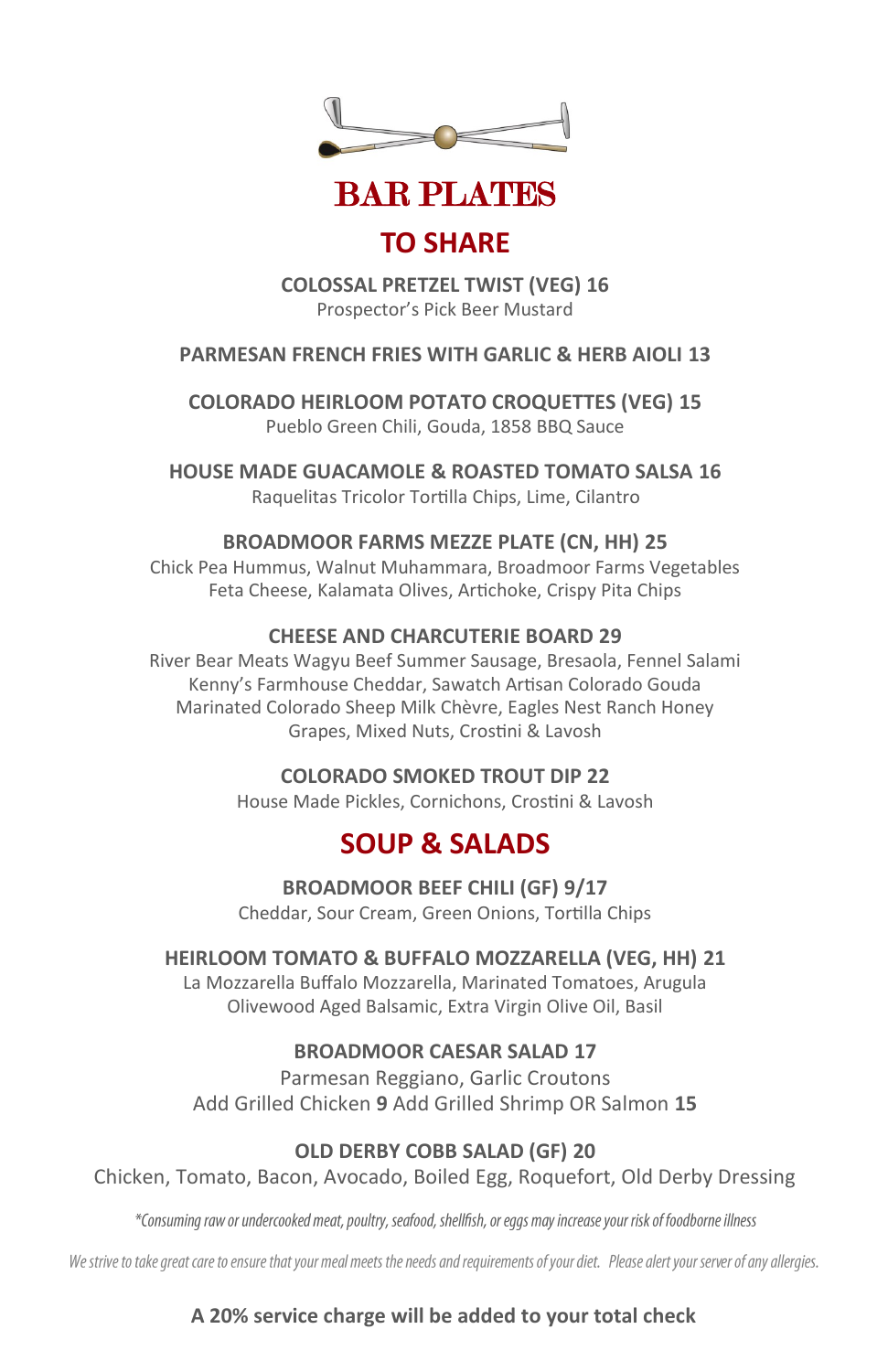

## **SANDWICHES & ENTRÉES**

All Sandwiches & Hotdogs served with Cole Slaw and French Fries

**THE BROADMOOR CHEESEBURGER 22** Cheddar, Tomato, Pickle, Lettuce, Red Onion

**BEYOND BURGER (VEG) 21** Caramelized Onions, Swiss Cheese, Lettuce, Tomato, Red Onion & Pickles

**FOOT LONG CHILI DOG 21** Smothered in Broadmoor Beef Chili, Cheddar, Green Onion

#### **KENTUCKY HOT BROWN 22**

Oven Roasted Turkey, Tomato, Applewood Smoked Bacon Mornay Sauce, Cheddar Cheese

#### **GRILLED VERLASSO SALMON GREEK SALAD (HH) 28**

Little Gem Lettuce, Heirloom Cherry Tomatoes, Kalamata Olives, Cucumber, Red Onion Sheep's Milk Feta Cheese, Lemon Oregano Vinaigrette

#### **LENTIL PENNE ARRABBIATA (V, GF, DF, HH) 18**

Charred Broccolini, Oven Dried Tomatoes, Roasted Garlic Spicy Tomato Sauce, Basil, Chilies

**Broadmoor Bread Basket with Unsalted Butter 3.<sup>50</sup>**

# **SWEETS**

**NEW YORK STYLE CHEESECAKE 12** Raspberry Compote, Vanilla Whipped Cream

**SEASONAL PIE OF THE DAY 12**

**STRAWBERRY SHORTCAKE 12** Buttermilk Shortcake, Lime Marinated Strawberries, Whipped Cream

**HOUSE CHURNED BROADMOOR GELATO OR SORBET (GF) 12 Gelato:** Vanilla, Chocolate, Caramel, Rum Raisin **Sorbet:** Raspberry, Strawberry, Lemon

\*Consuming raw or undercooked meat, poultry, seafood, shellfish, or eggs may increase your risk of foodborne illness

We strive to take great care to ensure that your meal meets the needs and requirements of your diet. Please alert your server of any allergies. (GF) Gluten Free, (CN) Contains Nuts, (DF) Dairy Free, (VEG) Vegetarian, (V) Vegan, (HH) Heart Healthy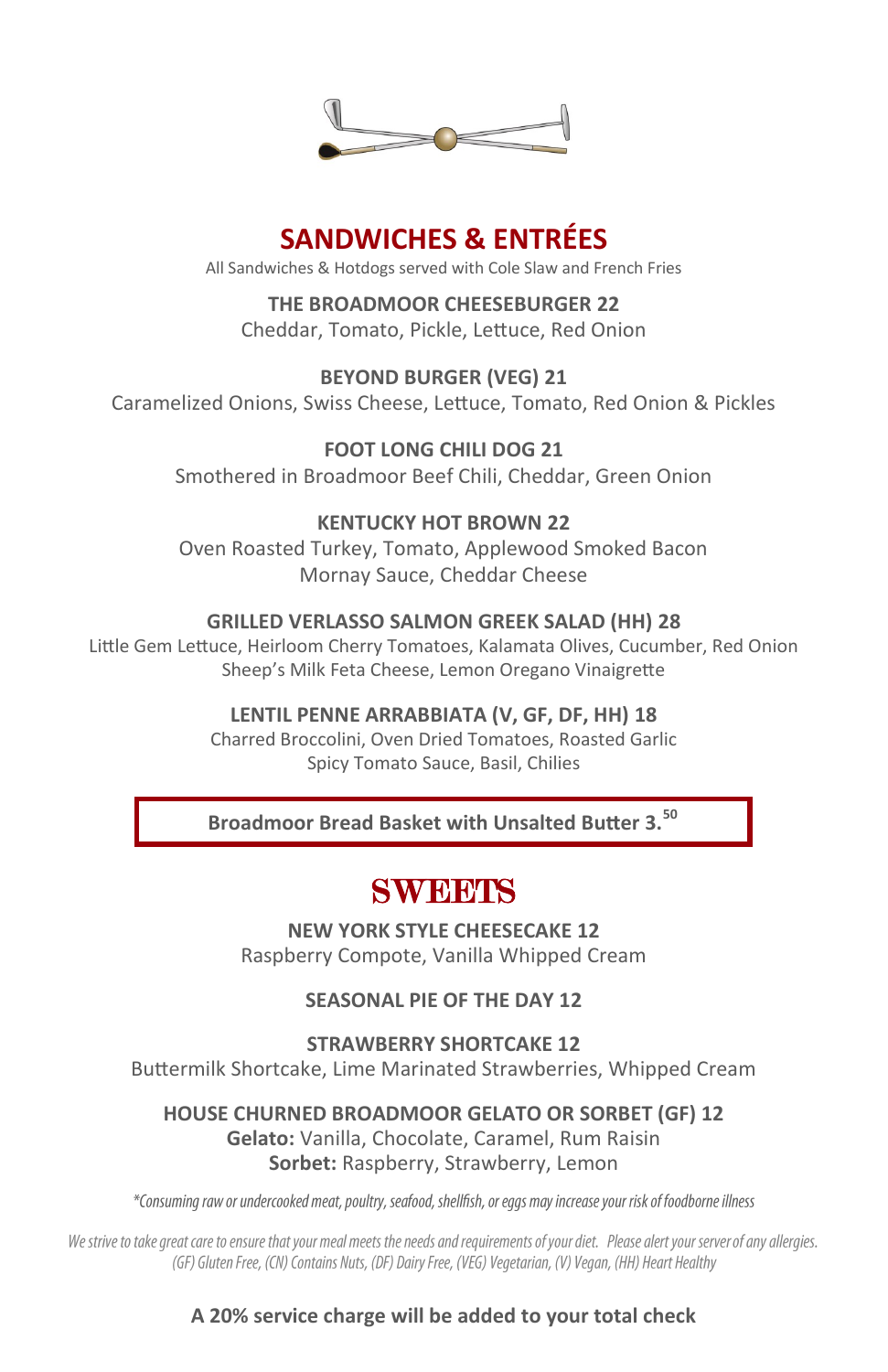

# WINES BY THE GLASS/BOTTLE

### **CHAMPAGNE AND SPARKLING**

**LA MARCA Prosecco, Italy 12** Aromas of fresh citrus, lemon, green apple, and touches of grapefruit **MASCHIO Prosecco Brut, Italy 13.<sup>50</sup>(split)** Clean and delicate with peach and orange blossom flavors **MOËT IMPERIAL Brut, Champagne, France 27 (split)** Aromas of green apple and citrus fruit with the freshness of white flowers **SCHRAMSBERG, Blanc de Blancs, Brut, Champagne, California 97 (bottle)**

Aromas of green apple, apricot, and orange blossom

**VEUVE CLIQUOT PONSARDIN, Yellow Label, Brut, Champagne, France 180 (bottle)** Aromas of yellow and white fruits, vanilla, and brioche

**MOET & CHANDON, "Rose Imperial", Champagne, France 162 (bottle)** Aromas of red fruits, rose, and a hint of pepper

### **WHITE**

**KIM CRAWFORD, Sauvignon Blanc, Marlborough, New Zealand 13/51** Tropical fruits are accented by the traditional NZ herbaceous aromas

> **DR. LOOSEN Riesling, Germany 12/48** Intense fruit and refreshingly crisp

**MASO POLI, Pinot Grigio, Trentino, Italy 14/57** Hints of citrus fruit, a pleasantly dry wine

**LA CREMA, Chardonnay, Monterey, California 14/58** Full of bright citrus, apricot, and honeydew aromas

**RAMEY, Chardonnay, Russian River Valley, California 24/96**

Understated nose of ripe apples, apricots with a yeasty undercurrent

**SONOMA-CUTRER Chardonnay, Sonoma County, California 16/64** Full fruit, complex in aromas and flavors

### **ROSÉ**

**WHISPERING ANGEL, Cotes de Provence, France 16/64** Intense aromas of blackcurrant and raspberry complemented by notes of white pepper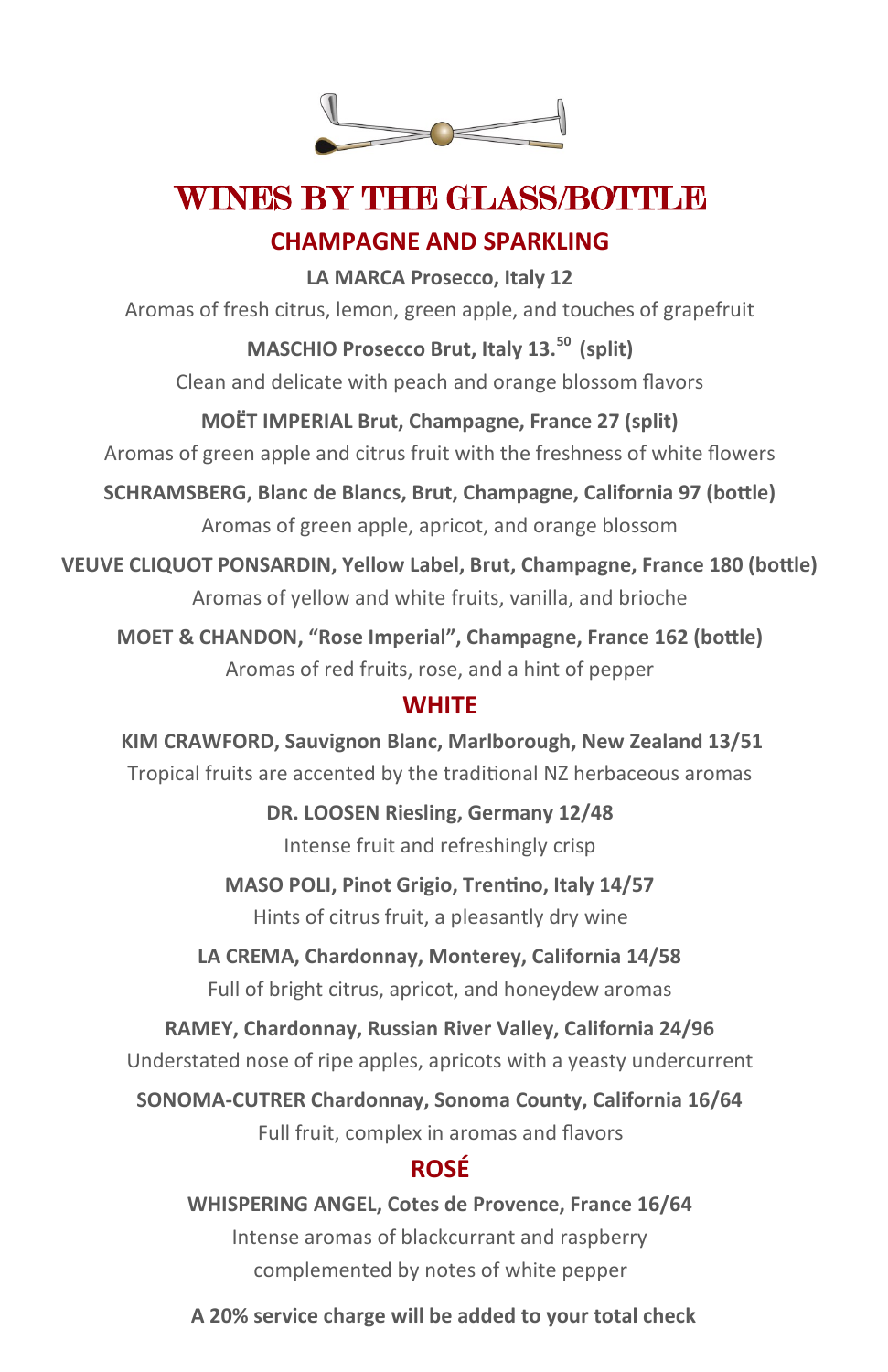

# WINES BY THE GLASS/BOTTLE cont. **RED**

**WILD HORSE Pinot Noir, Central Coast, California 15/60** Velvety tannins, earthy, silky flavors of strawberry, black cherry, spice

**ERATH RESPLENDENT Pinot Noir, Oregon 15/60**

Sweet aromas, satiny red plum, cranberry, sage

#### **SWANSON, Merlot, Napa Valley, California 18/74**

Black cherry aromas, complex flavors of red currant, cedar, mocha

**MARKHAM Merlot, Napa Valley, California 16/64** Aromas of plum and flavors of sweet espresso and black raspberry

**PRISONER, Zinfandel, Napa Valley, California 28/110** Aromas of Bing cherry, dark chocolate, clove, and roasted fig **PENFOLDS "Bin 389", Cabernet Shiraz, South Australia 37/147** Earthy accompaniment of Black Liquorice Root and Anise

**HESS Allomi, Cabernet, Napa Valley, California 24/96** Cinnamon and cedar with currant and boysenberry

**SUSANA BALBO "Signature", Malbec Mendoza, Argentina 17/66** A lavish, powerful Malbec full of baked cherry fruit, spice and a floral touch

**Z. ALEXANDER BROWN, Red Blend, Napa Valley, California 15/58** Bold, concentrated layers of ripe dark fruit, black cherry, and milk chocolate

**STAGS LEAP, Red Blend "The Investor", Napa Valley, California 26/105** A blend of Merlot and Petite Sirah with Cabernet Sauvignon and Malbec

**JOHN ELWAY, Cabernet Sauvignon, Napa Valley, California 30/120** Elegant tannins with aromatic components of dried fruit and herbs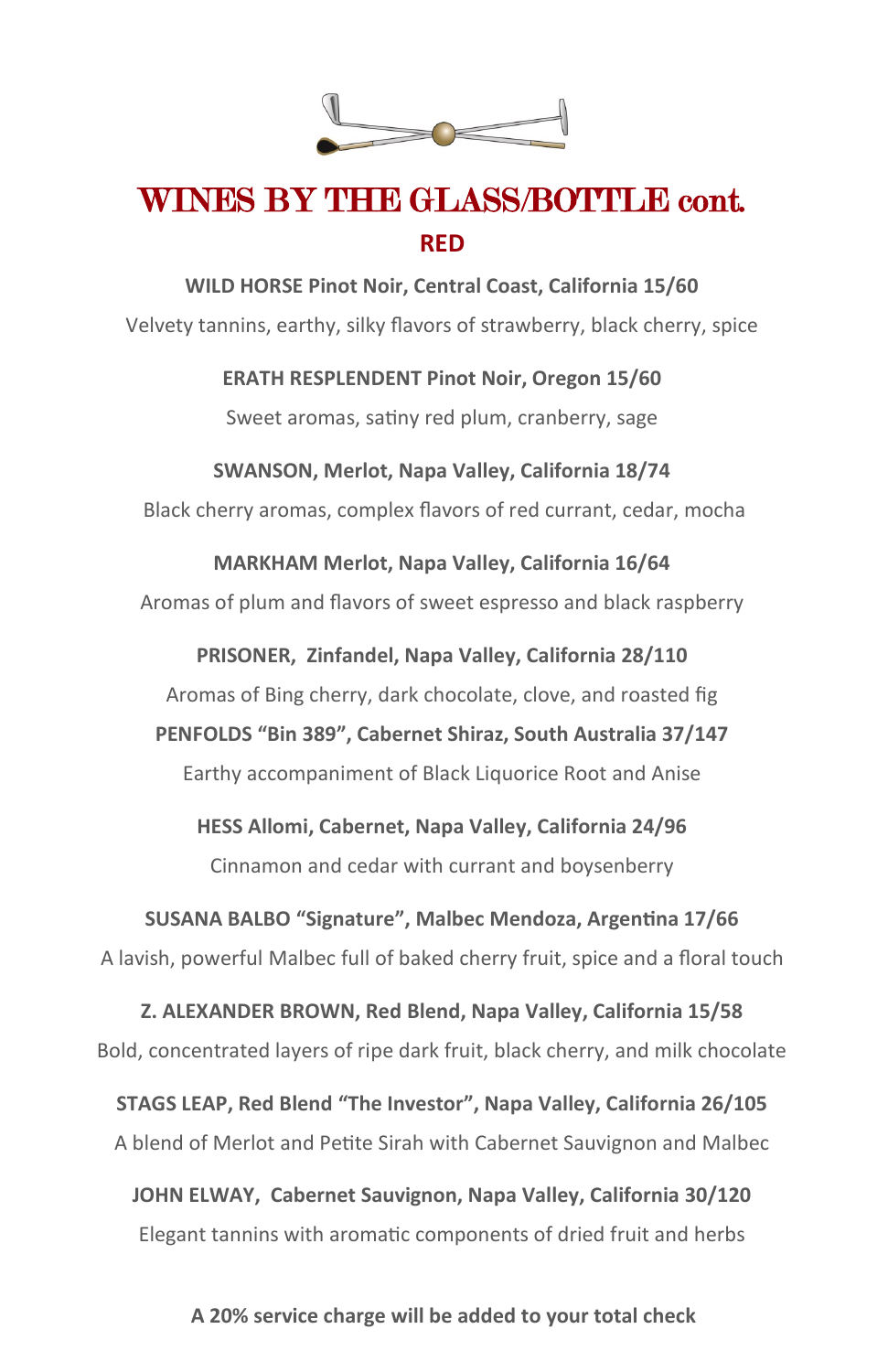

# COCKTAILS

**MOUNTAIN MAI TAI 18**

Distillery 291 Bourbon, Amaretto, Guava Puree, Freshly made Sweet & Sour

#### **WHISKEY SMASH 17**

Maker's Mark Bourbon, muddled lemon, mint, Grand Marnier

### **COLORADO GOLD RUSH 18**

Casa Amigos Blanco Tequila, Aperol, peach liquor Freshly made Sweet & Sour

### **SMOKY MARGARITA 18**

Del Maguey Mezcal, agave, Chambord, Freshly made Sweet & Sour

## **MARTINIS**

**BLUE COLUMBINE 18** Bacardi, Freshly made Sweet & Sour, Crème de Violette

## **THE CHANDELIER 17**

Aperol, Hendricks Gin, lemon juice, Prosecco

### **HIBISCUS GIN SPRITZ 17** Bombay Sapphire Gin, Campari, hibiscus syrup, lemon juice

**LEMON DROP 17** Ketel One Citroen, Cointreau, Freshly made Sweet & Sour

### **CHOCOLATE MARTINI 16**

Stoli Vanilla, Crème de Cacao, Godiva liqueur

# **NONALCOHOLIC**

**YO! NO COSMO 8.<sup>00</sup>** Cranberry, pomegranate juice, hint of lime Espresso, Cappuccino, and a selection of teas are also available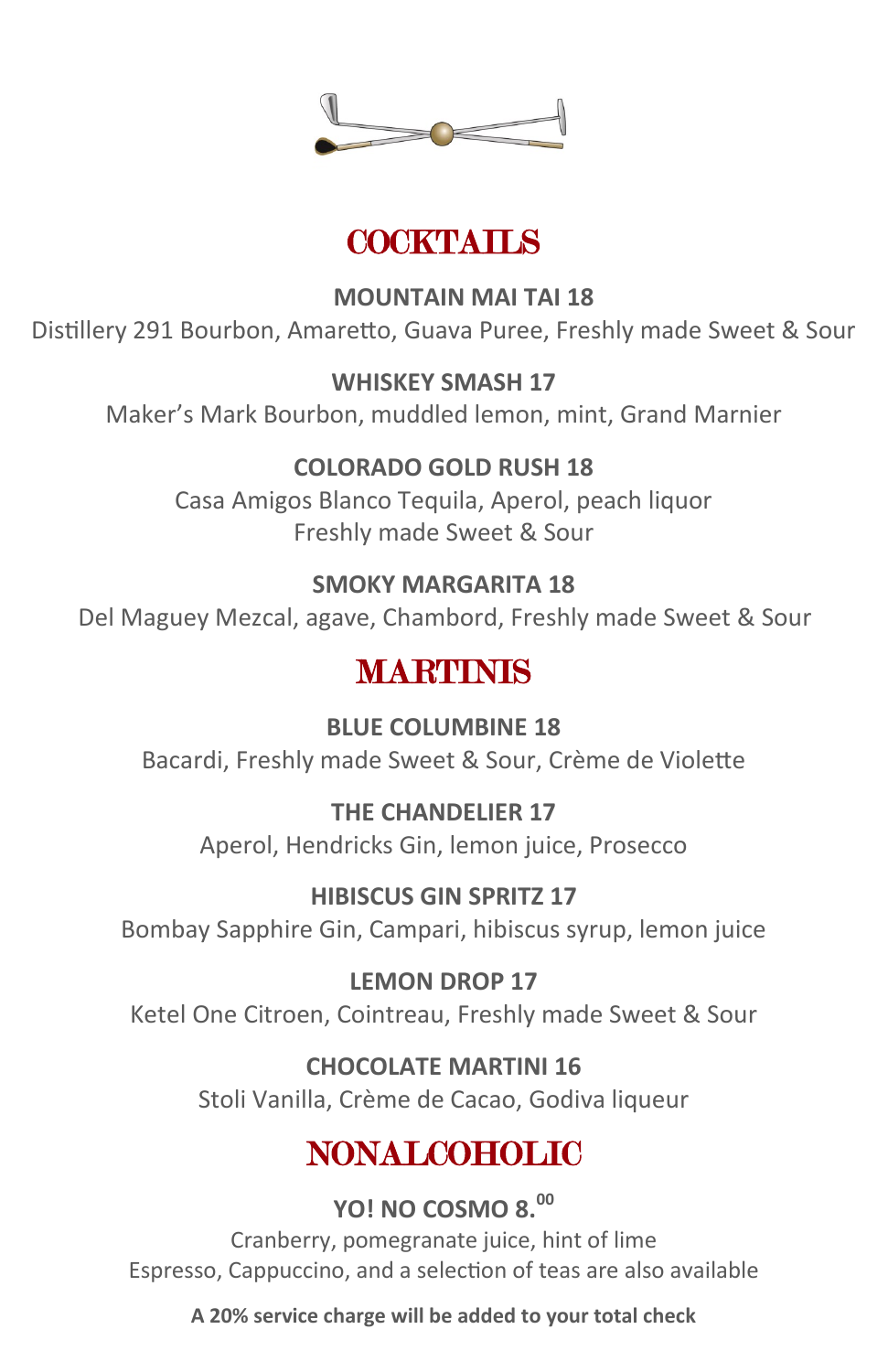

# DRAFT & BOTTLED BEER

## **DRAFT 10**

**Rotating Seasonal Bristol Hazy IPA**

**Bristol Beehive**

**Honey Wheat Prospector's Pick Kolsch Red Leg** 

## **BOTTLED DOMESTIC 8**

**Coors Banquet Coors Light**

**Budweiser Budweiser Light**

**Miller Light Michelob Ultra**

**Samuel Adams Boston Lager** 

## **BOTTLED IMPORTED 9**

**Heineken Corona Beck's Original Stella Artois**

**Amstel Light Stone IPA (low gluten)**

## **NON– ALCOHOLIC 8**

**Clausthaler O'Doul's** 

## **BOTTLED MICROBREW 9**

**Laughing Lab Fat Tire**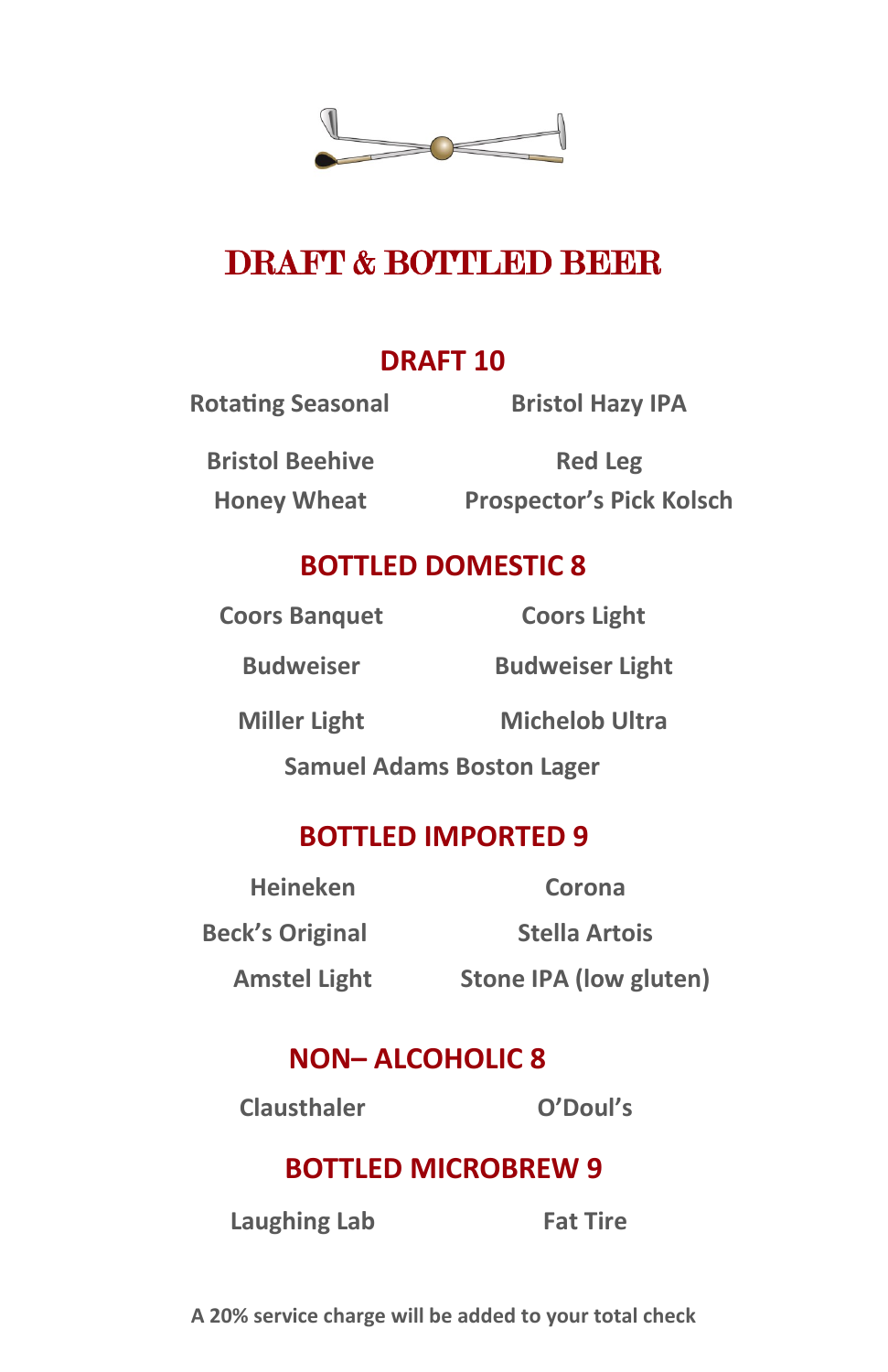

# BOURBON & OTHER WHISKEY

## **SMALL BATCH KENTUCKY BOURBON**

**Knob Creek 14 Woodford Reserve 15** 

**Basil Hayden's 15 Baker's 15**

## **KENTUCKY BOURBON**

**Wild Turkey 10 Bulleit 12**

**Maker's Mark 14**

## **TENNESSEE WHISKEY**

**Jack Daniel's 11 Gentleman Jack 12**

## **IRISH WHISKEY**

**Jameson 11 Bushmills 11**

**Bushmills Black Bush 14** 

## **CANADIAN WHISKEY**

**Canadian Club 10 Seagram's VO 11**

**Crown Royal 13 Crown Royal Reserve 27**

## **AMERICAN WHISKEY**

**Bullleit Rye 12 Distillery 291, Colorado Bourbon 16**

**Whistle Pig Rye 26 Stranahan's, Colorado 17**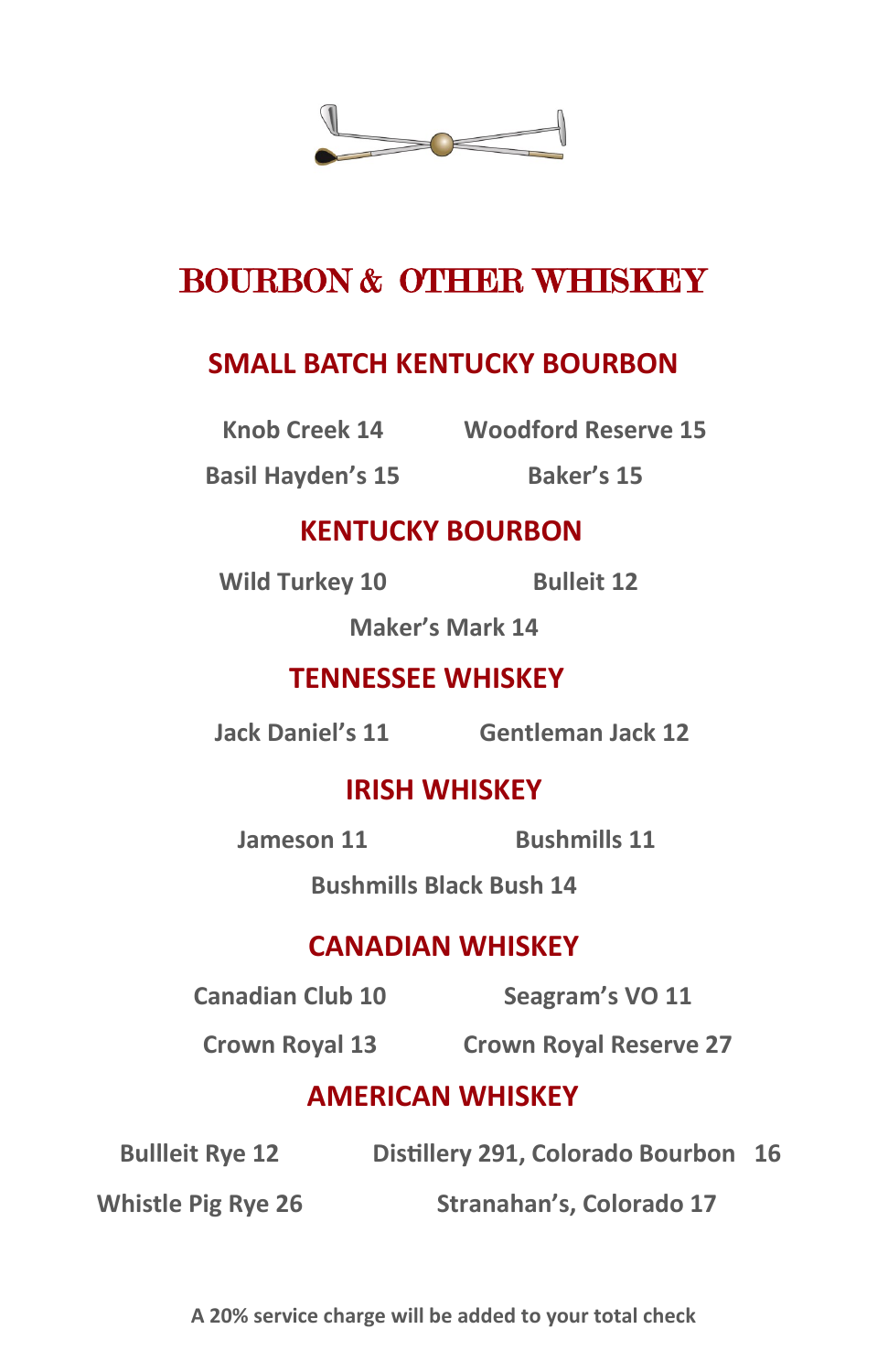

# **SCOTCH**

## **SINGLE MALT**

| Laphroaig, 10 Year 25   | Lagavulin, 16 Year 32        |
|-------------------------|------------------------------|
| Glenkinchie, 12 Year 20 | Glenfiddich, 12 Year 18      |
| Glenlivet, 12 Year 15   | <b>Glenlivet, 18 Year 32</b> |
| Macallan, 12 Year 23    | Macallan, 18 Year 74         |
| Talisker, 10 Year 25    | Glenmorangie, 10 Year 17     |
| Oban, 14 Year 27        | Macallan, 25 Year 366        |
|                         |                              |

## **SCOTCH BLENDS**

| Johnnie Walker Red 11   | Dewar's White Label 11        |
|-------------------------|-------------------------------|
| <b>J&amp;B 11</b>       | Chivas Regal, 12 Year 13      |
| Johnnie Walker Black 16 | <b>Johnnie Walker Blue 79</b> |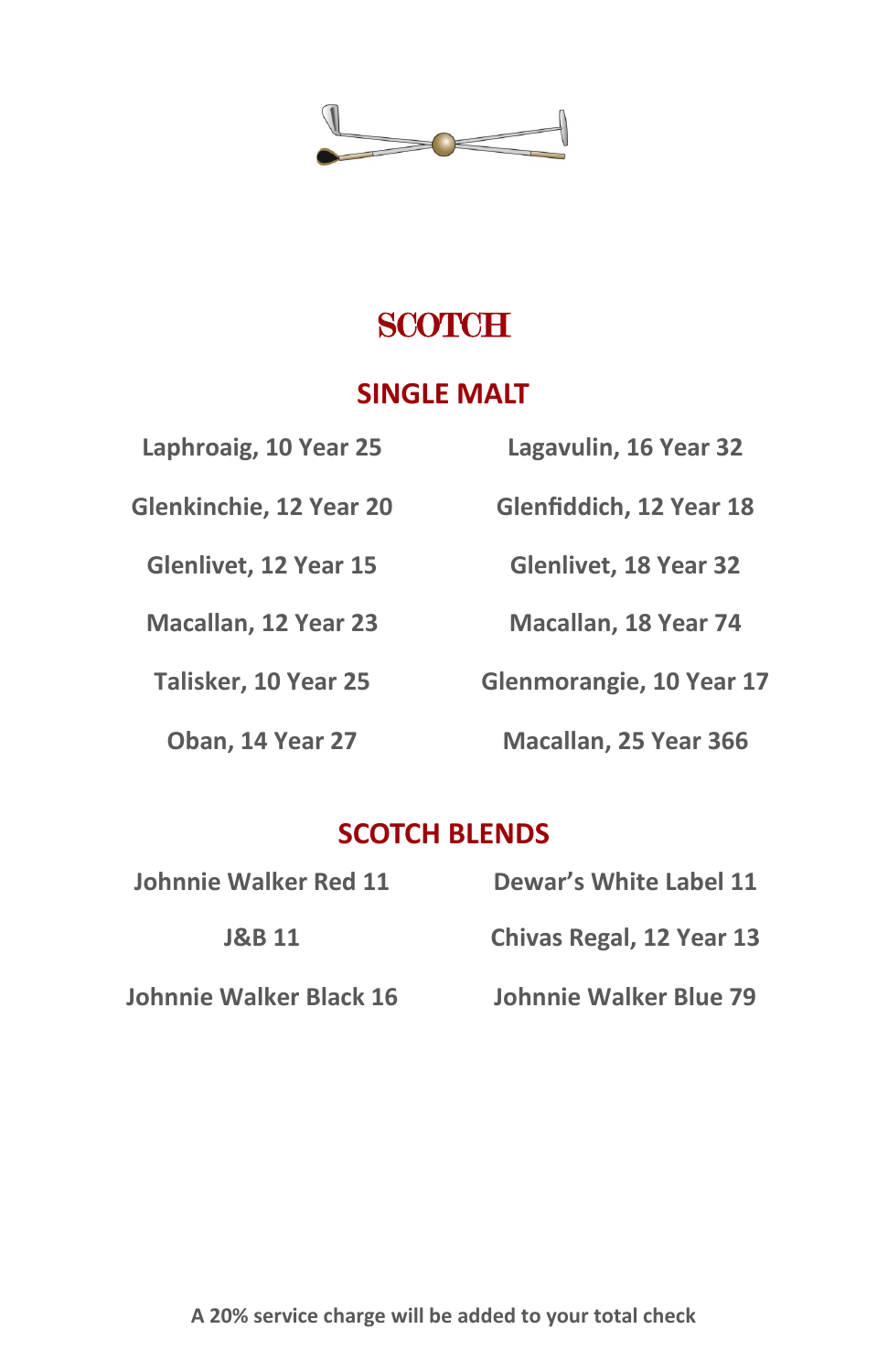

# **COGNAC**

**Courvoisier VS 14 Courvoisier VSOP 19 Hennessy VS 20 Remy Martin VSOP 23 Hennessy VSOP 28 Martell Cordon Bleu 31 Courvoisier XO 40 Remy Martin Louis XIII 429**

# **PORT**

**Cockburn's, Ruby 10 Fonseca Bin No. 27, Ruby 11 Dow's 20 Year, Tawny 23 Graham's 20 Year, Tawny 27**

# **SHERRY**

**Harveys Bristol Cream, Sherry 10 Dry Sack, Sherry 11**

# AFTER DINNER COFFEE LIQUEUR

**IRISH COFFEE 14** Bushmills Irish Whiskey, brown sugar coffee, fresh whipped cream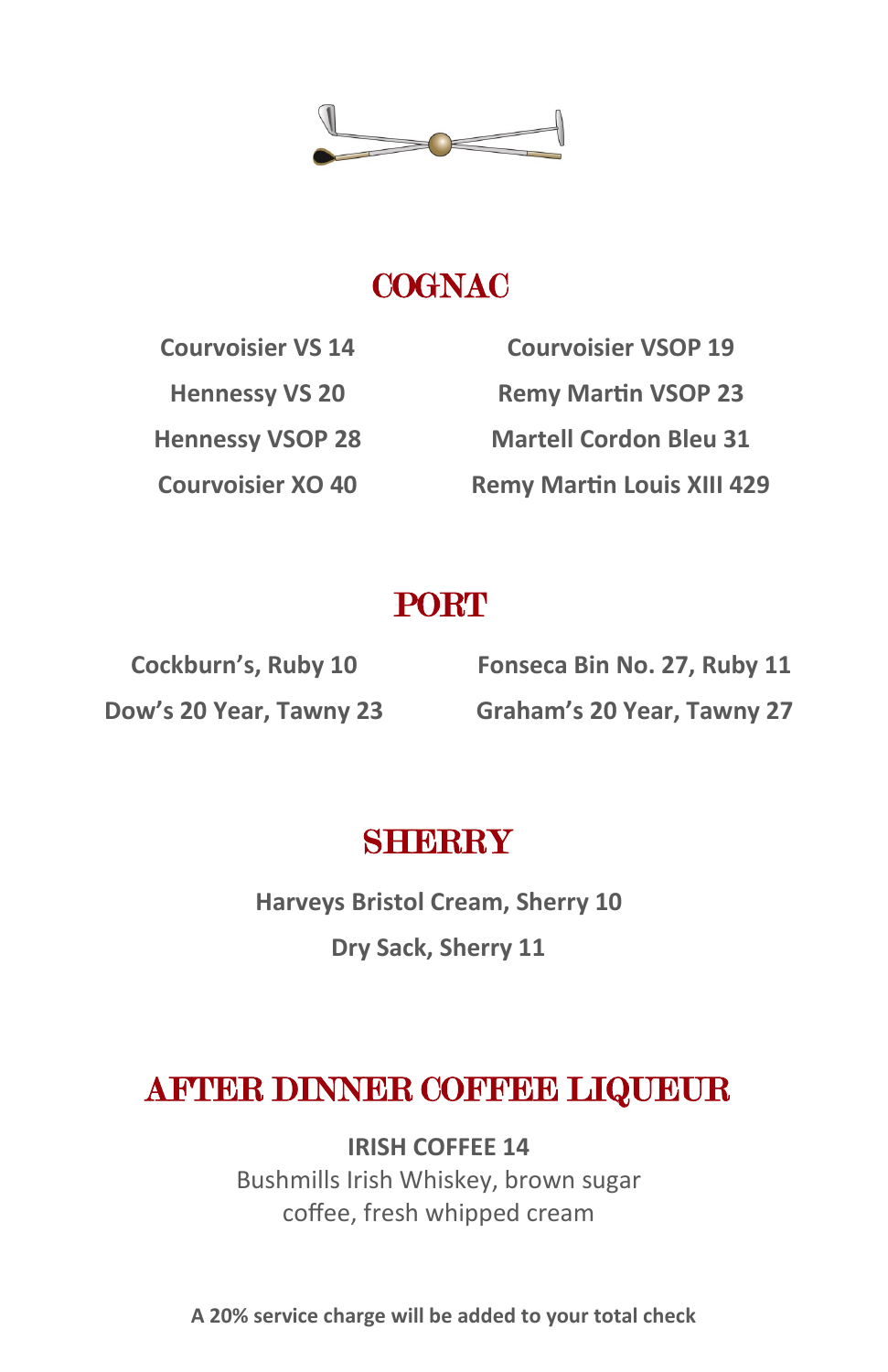

# **CIGARS**

## **MILD BODIED**

**Ashton Magnum 19** Creamy overtone, consistent burn

## **Cohiba Pequeno 15**

Very mild, yet full in flavor

## **Montecristo Churchill 26**

Enticing aroma with flawless construction

## **Macanudo Hyde Park Café 20**

One of the best selling and most popular cigars

## **Tatiana Vanilla 10**

Wonderful vanilla flavor with a sugar coated tip

## **Baccarat 8**

Toasty aroma with a sweet finish

## **Macanudo Hampton Court 20**

Smooth, mild and mellow in strength and flavor